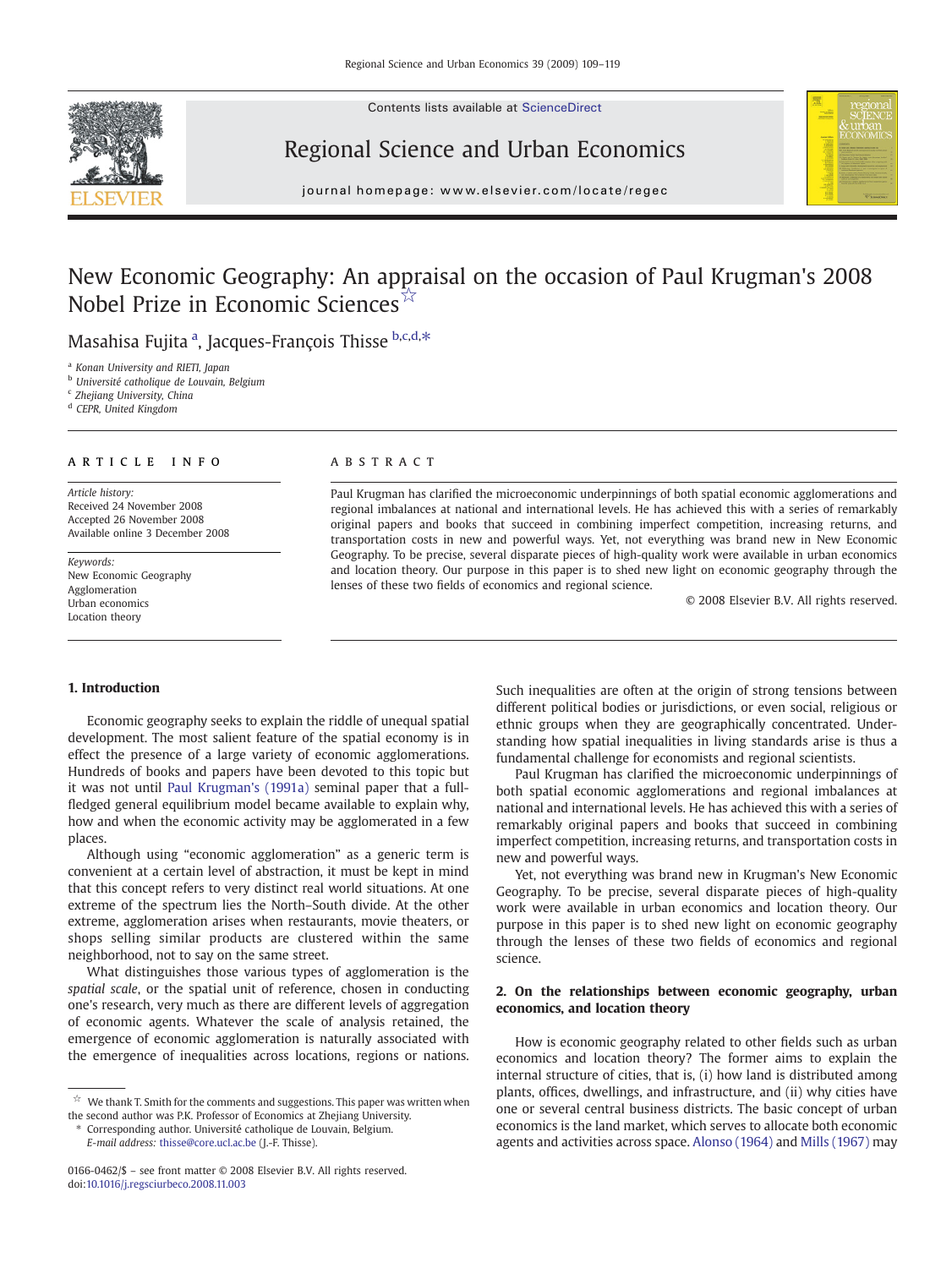be considered as the founders of this field. [Fujita \(1989\)](#page--1-0) has provided what remains the best overview of the state of the art up to the 1990s.<sup>1</sup> More recently, urban economics has addressed a large number of new issues, ranging from the microeconomic foundations of urban agglomeration economies to the impact of neighborhood effects and other spatial externalities on the social stratification of cities ([Duranton and Puga, 2004; Zenou, 2009](#page--1-0)).

The latter is concerned with the location of economic activities, with a special attention paid to the geographical distribution of firms and the geographical variations in prices and costs. This field has its roots in [Hotelling's \(1929\)](#page--1-0) path-breaking paper "Stability in Competition". The value and importance of this contribution was brought to light in the 1980s thanks to the emergence of non-cooperative game theory. Its use exceeds the original geographical interpretation to accommodate almost any dimension that differentiates firms and consumers in a given market. To be precise, the spatial framework proposed by Hotelling may serve as a powerful metaphor for dealing with issues involving heterogeneity and diversity across agents in a host of economic, political and social domains ([Rosen, 2002\)](#page--1-0). Examples include the specification of products by firms competing for customers in industrial organization and the choice of a political platform by parties competing for votes in political science.

Whatever their respective merits, it is fair to say that neither urban economics nor location theory has reached the level of visibility and interest achieved by economic geography. Why is this so? Though the scope of urban economics is perhaps too narrow for general economists, the wider field of location theory is not perceived as a well-defined domain of research, probably because of its dissemination across many economic fields. In contrast, economic geography or, to use the most common terminology, New Economic Geography (henceforth, NEG) has a well-defined and yet broad objective: it is the first body of economics that seeks to provide a detailed description of spatial inequalities that emerge as the outcome of a full-fledged general equilibrium model. Such inequalities are at the heart of many contemporary debates, both between developed and developing countries and within developed countries.

To be sure, the existence of interregional inequalities has long attracted the attention of economists, especially in the area known as regional economics. For a long time, however, regional concepts, models and techniques were often a mere extension of those used at the national level, with an additional index identifying the different regions [think of interregional input–output matrices]. Despite valuable contributions made by Myrdal and Perroux in the 1950s, no one before Krugman had been able to show how regional imbalances could arise within the realm of economic theory. But why did it take so long? As shown in the next section, the answer lies in the inability of the dominant paradigm of economic theory to handle the "regional question".

#### 3. The Spatial Impossibility Theorem

To start with, it is useful to summarize briefly what the neoclassical model has to offer regarding the spatial distribution of activities. In a frictionless world, production factors will act to remove any inequalities in earnings by moving from regions where their remunerations are lower to those where they are higher. If, as assumed in the neoclassical model, there is perfect competition and constant returns to scale, then the marginal productivity of each factor must rise in the regions of origin and fall in the regions of destination. At spatial equilibrium, the remuneration of each production factor must then be the same across regions. As a result, in a world characterized by the "death of distance", it would suffice to wait for this prediction to occur. However, this argument has a second and more far-reaching implication: each region becomes autarkic as it produces only for its local market. Such a prediction would be very hard to sell.

The difficulty encountered by using the competitive paradigm to study the location of firms and households was definitely made clear by [Starrett \(1978\)](#page--1-0), in a paper that deserves far more recognition than it has achieved. To motivate his result, note first that firms tend to produce in only a few places, and likewise, that households typically have a single residence. Hence it is reasonable to assume that each firm (each household) chooses a single location and engages in production (consumption) activities where it is established. However, firms and households are free to choose any location they wish in a given set of places. This set is said to be homogeneous when (i) the preferences of each household are independent of its location, and similarly that (ii) the set of production technologies available to a firm is independent of its location. In other words, consumers' and producers' fundamentals are not influenced by their locational choice. Within this setting, Starrett proved the following unsuspected result, which has been called the Spatial Impossibility Theorem:

Consider an Arrow-Debreu economy with a finite number of agents and locations. If space is homogeneous and transport is costly, then there is no competitive equilibrium involving transportation.

What does this mean? If economic activities are perfectly divisible, then a competitive equilibrium exists in which each location operates as a separate autarky.<sup>2</sup> For example, when households and firms are identical, all locations have the same relative prices and the same production structure. In particular, if the assumptions of the neoclassical model were true, factor mobility and interregional trade would be perfect substitutes, as shown by [Mundell \(1957\)](#page--1-0). In retrospect, this hardly seems surprising in a world where activity can operate at arbitrarily small levels. At equilibrium, firms and households naturally disperse their activity all over the places, thus reducing transport costs to zero.

However, when economic activities are not perfectly divisible, the transport of some goods between some places becomes unavoidable. In this case, the Spatial Impossibility Theorem tells us that no competitive equilibrium exists. This is a very strong result in that it shows the impossibility of having trade once agents are free to choose their location within a featureless space. When regions are not autarkies, one should keep in mind that the price system must serve two purposes simultaneously: (i) to support trade between regions (while clearing the markets in each region), and (ii) to prevent firms and households from relocating. The Spatial Impossibility Theorem says that, in the case of a homogeneous space, it is impossible to hit two birds with one stone: the price gradients supporting trade bear wrong signals from the viewpoint of locational stability. Formally, the reason for the Spatial Impossibility Theorem lies in the non-convexity of the set of feasible allocations. This non-convexity is caused by the combination of two elements: the existences of positive transport costs and the fact that agents are not ubiquitous, but rather have distinct and specific locations in space [\(Fujita and Thisse, 2002](#page--1-0)). Therefore, ignoring transport costs in economic theory is far being an innocuous assumption despite "the sanguine hope that if included they would not materially affect the results" [\(Deardorff, 1984](#page--1-0), p.470).

#### 4. What are the alternative modeling strategies?

Thus, if we want to understand something about the spatial distribution of economic activity and, in particular, the formation of major economic agglomerations as well as regional specialization and spatial inequalities, then the Spatial Impossibility Theorem tells us that we must make at least one of the following three assumptions:

 $1$  A rich overview of more recent developments in urban economics is provided by [Glaeser \(2008\).](#page--1-0)

 $2$  This does not mean, however, that no transactions take place within each location and that locations are identical closed economies.